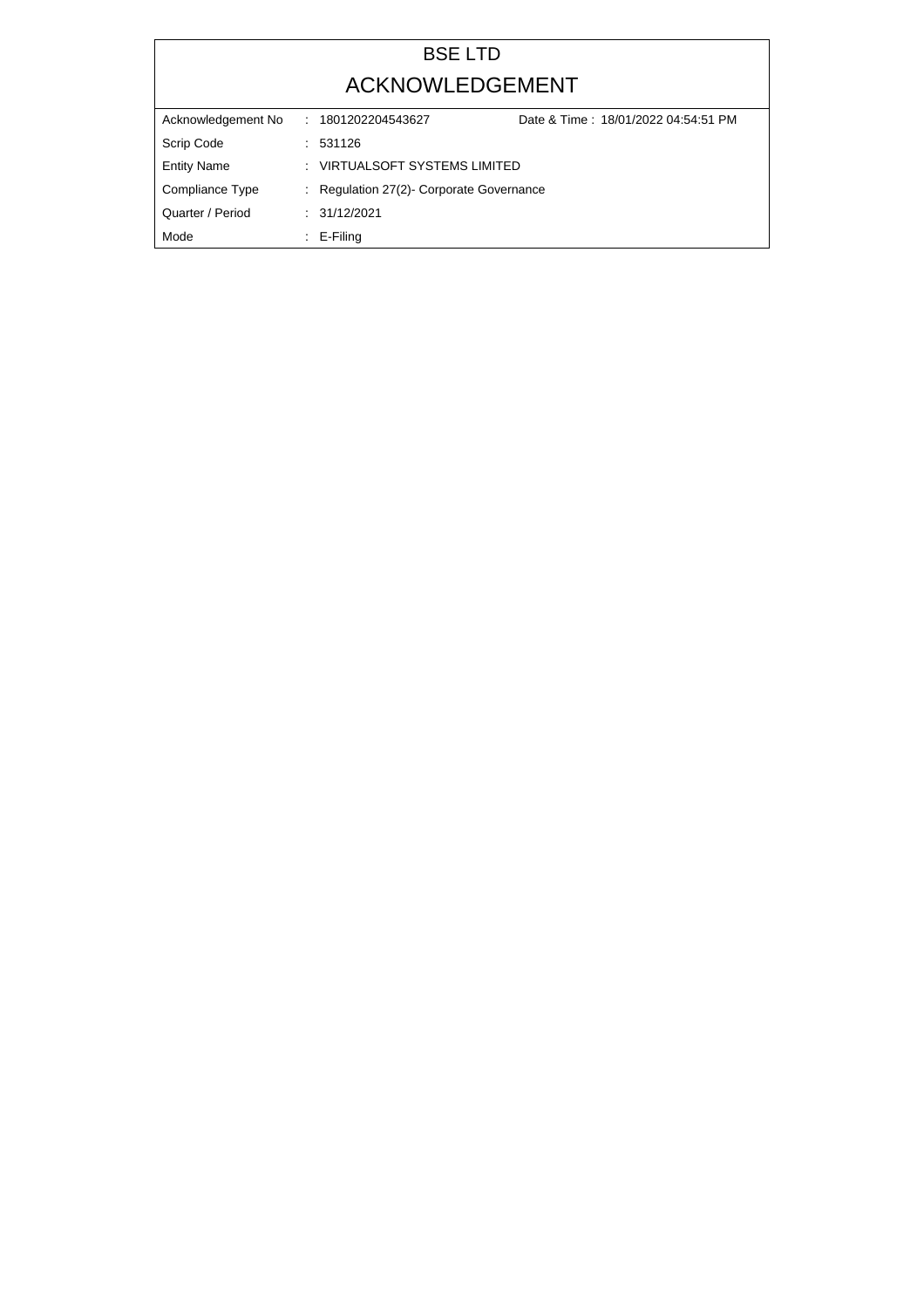| <b>General information about company</b>                       |                                    |  |  |  |  |  |  |
|----------------------------------------------------------------|------------------------------------|--|--|--|--|--|--|
| Scrip code                                                     | 531126                             |  |  |  |  |  |  |
| <b>NSE Symbol</b>                                              |                                    |  |  |  |  |  |  |
| <b>MSEI</b> Symbol                                             |                                    |  |  |  |  |  |  |
| <b>ISIN</b>                                                    | <b>INE237C01016</b>                |  |  |  |  |  |  |
| Name of the entity                                             | <b>VIRTUALSOFT SYSTEMS LIMITED</b> |  |  |  |  |  |  |
| Date of start of financial year                                | 01-04-2021                         |  |  |  |  |  |  |
| Date of end of financial year                                  | 31-03-2022                         |  |  |  |  |  |  |
| <b>Reporting Quarter</b>                                       | Quarterly                          |  |  |  |  |  |  |
| Date of Report                                                 | 31-12-2021                         |  |  |  |  |  |  |
| Risk management committee                                      | Not Applicable                     |  |  |  |  |  |  |
| Market Capitalisation as per immediate previous Financial Year | Any other                          |  |  |  |  |  |  |

|                            |                                                                |            |            |                                                           |                            |                                 | <b>Annexure I</b>        |                                                                                                      |                                             |                                                           |                            |                      |                                                        |                                                                                                                                                |                                                                                                                                                                      |                                                                                                                                                                          |                                                                                                                                                                                                                       |                                             |                                             |
|----------------------------|----------------------------------------------------------------|------------|------------|-----------------------------------------------------------|----------------------------|---------------------------------|--------------------------|------------------------------------------------------------------------------------------------------|---------------------------------------------|-----------------------------------------------------------|----------------------------|----------------------|--------------------------------------------------------|------------------------------------------------------------------------------------------------------------------------------------------------|----------------------------------------------------------------------------------------------------------------------------------------------------------------------|--------------------------------------------------------------------------------------------------------------------------------------------------------------------------|-----------------------------------------------------------------------------------------------------------------------------------------------------------------------------------------------------------------------|---------------------------------------------|---------------------------------------------|
|                            | Annexure I to be submitted by listed entity on quarterly basis |            |            |                                                           |                            |                                 |                          |                                                                                                      |                                             |                                                           |                            |                      |                                                        |                                                                                                                                                |                                                                                                                                                                      |                                                                                                                                                                          |                                                                                                                                                                                                                       |                                             |                                             |
|                            |                                                                |            |            |                                                           |                            |                                 |                          |                                                                                                      |                                             | <b>I. Composition of Board of Directors</b>               |                            |                      |                                                        |                                                                                                                                                |                                                                                                                                                                      |                                                                                                                                                                          |                                                                                                                                                                                                                       |                                             |                                             |
|                            |                                                                |            |            |                                                           |                            |                                 |                          | Disclosure of notes on composition of board of directors explanatory                                 |                                             |                                                           |                            |                      |                                                        |                                                                                                                                                |                                                                                                                                                                      |                                                                                                                                                                          |                                                                                                                                                                                                                       |                                             |                                             |
|                            |                                                                |            |            |                                                           |                            |                                 |                          |                                                                                                      |                                             | Whether the listed entity has a Regular Chairperson   Yes |                            |                      |                                                        |                                                                                                                                                |                                                                                                                                                                      |                                                                                                                                                                          |                                                                                                                                                                                                                       |                                             |                                             |
|                            |                                                                |            |            |                                                           |                            |                                 |                          |                                                                                                      |                                             | Whether Chairperson is related to MD or CEO Yes           |                            |                      |                                                        |                                                                                                                                                |                                                                                                                                                                      |                                                                                                                                                                          |                                                                                                                                                                                                                       |                                             |                                             |
| Title<br>(Mr)<br>Sr<br>Ms) | Name of the<br>Director                                        | PAN        | <b>DIN</b> | Category 1<br>of directors                                | Category 2<br>of directors | Category<br>$3$ of<br>directors | Date<br>of<br>Birth      | Whether<br>special<br>resolution<br>passed?<br>[Refer Reg.<br>$17(1A)$ of<br>Listing<br>Regulations] | Date of<br>passing<br>special<br>resolution | <b>Initial Date</b><br>of<br>appointment                  | Date of Re-<br>appointment | Date of<br>cessation | Tenure<br><sub>of</sub><br>director<br>(in)<br>months) | No of<br>Directorship<br>in listed<br>entities<br>including<br>this listed<br>entity (Refer<br>Regulation<br>17A of<br>Listing<br>Regulations) | No of<br>Independent<br>Directorship<br>in listed<br>entities<br>including<br>this listed<br>entity<br>(Refer<br>Regulation<br>$17A(1)$ of<br>Listing<br>Regulations | Number of<br>memberships<br>in Audit/<br>Stakeholder<br>Committee(s)<br>including<br>this listed<br>entity (Refer<br>Regulation<br>$26(1)$ of<br>Listing<br>Regulations) | No of post<br>$\sigma$ f<br>Chairperson<br>in Audit/<br>Stakeholder<br>Committee<br>held in<br>listed<br>entities<br>including<br>this listed<br>entity (Refer<br>Regulation<br>$26(1)$ of<br>Listing<br>Regulations) | Notes for<br>not<br>providing<br><b>PAN</b> | Notes for<br>not<br>providing<br><b>DIN</b> |
| Mr                         | <b>GOKUL</b><br><b>NARESH</b><br><b>TANDAN</b>                 | AACPT0696H | 00441563   | Executive<br>Director                                     | Chairperson MD             |                                 | $25 -$<br>$03 -$<br>1955 | NA                                                                                                   |                                             | 31-07-2000                                                |                            |                      |                                                        |                                                                                                                                                | $\Omega$                                                                                                                                                             | $\Omega$                                                                                                                                                                 | $\overline{0}$                                                                                                                                                                                                        |                                             |                                             |
| Mr                         | <b>RAJENDRA</b><br><b>VIRUPAKSHA</b><br><b>KULKARNI</b>        | ABBPK8717J | 00988255   | Non-<br>Executive -<br>Non<br>Independent<br>Director     | Not<br>Applicable          |                                 | $18-$<br>$05 -$<br>1957  | NA                                                                                                   |                                             | 01-07-2002                                                |                            |                      |                                                        |                                                                                                                                                | $\Omega$                                                                                                                                                             | $\mathcal{D}$                                                                                                                                                            | $\Omega$                                                                                                                                                                                                              |                                             |                                             |
| Mrs                        | Ashima Puri                                                    | AXTPP1547M | 07283446   | Non-<br>Executive -<br>Independent<br>Director            | <b>Not</b><br>Applicable   |                                 | $25 -$<br>$11-$<br>1985  | NA                                                                                                   |                                             | 30-09-2015                                                |                            |                      | 75                                                     |                                                                                                                                                | 1                                                                                                                                                                    |                                                                                                                                                                          |                                                                                                                                                                                                                       |                                             |                                             |
| Mr                         | <b>Sriniwas</b><br>Chandan                                     | AMDPC4976A | 07263320   | Non-<br>Executive -<br>Independent Applicable<br>Director | Not                        |                                 | $03 -$<br>$12-$<br>1977  | NA                                                                                                   |                                             | 30-09-2019                                                |                            |                      | 27                                                     |                                                                                                                                                |                                                                                                                                                                      |                                                                                                                                                                          | $\Omega$                                                                                                                                                                                                              |                                             |                                             |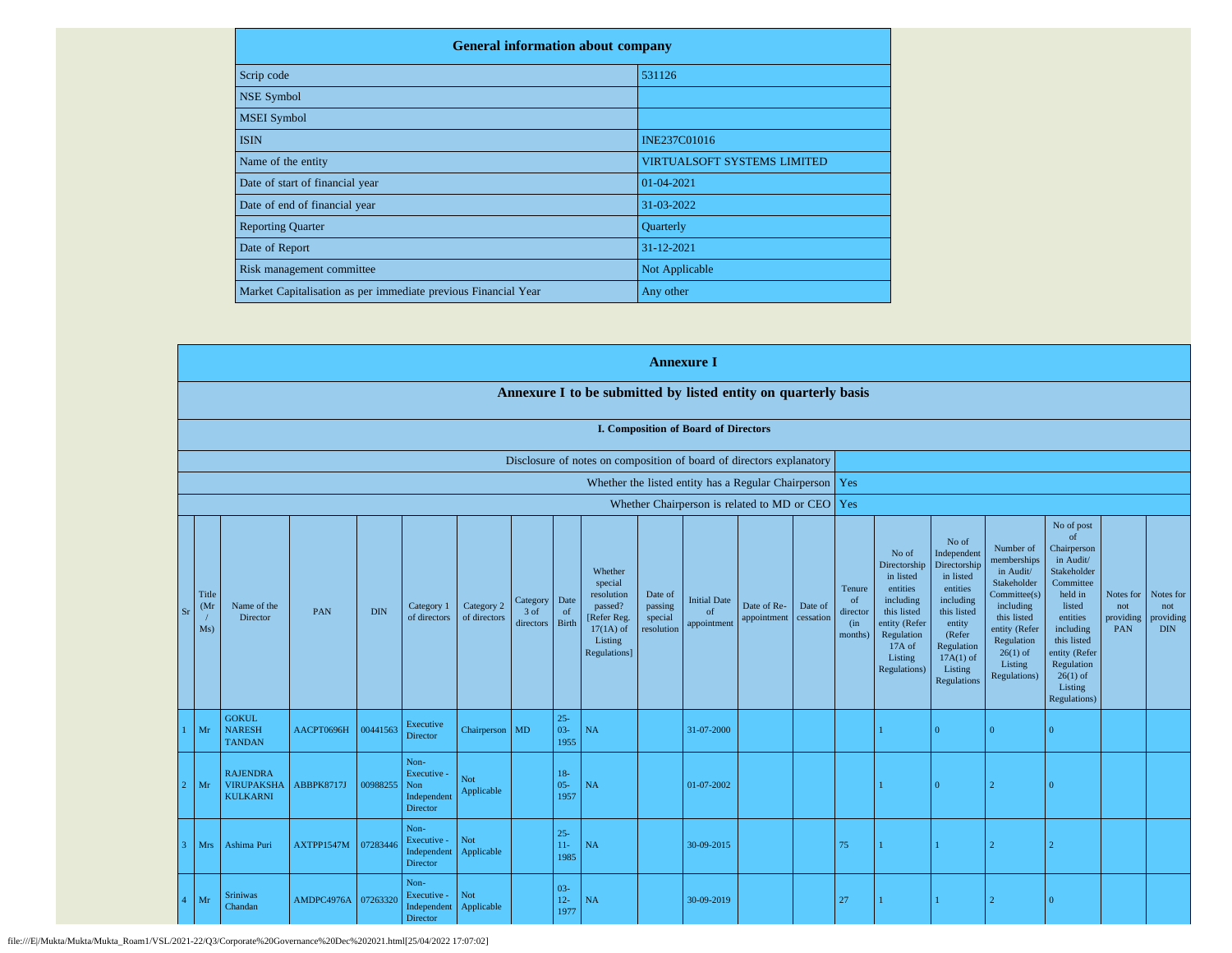|           | <b>Audit Committee Details</b> |                                                             |                                                    |                            |                        |                      |                |  |  |  |  |
|-----------|--------------------------------|-------------------------------------------------------------|----------------------------------------------------|----------------------------|------------------------|----------------------|----------------|--|--|--|--|
|           |                                | Whether the Audit Committee has a Regular Chairperson   Yes |                                                    |                            |                        |                      |                |  |  |  |  |
| <b>Sr</b> | <b>DIN</b><br>Number           | Name of Committee members                                   | Category 1 of directors                            | Category 2 of<br>directors | Date of<br>Appointment | Date of<br>Cessation | <b>Remarks</b> |  |  |  |  |
|           | 07283446                       | Ashima Puri                                                 | Non-Executive - Independent<br><b>Director</b>     | Chairperson                | 13-10-2015             |                      |                |  |  |  |  |
|           | 00988255                       | RAJENDRA VIRUPAKSHA<br><b>KULKARNI</b>                      | Non-Executive - Non<br><b>Independent Director</b> | Member                     | 13-10-2015             |                      |                |  |  |  |  |
|           | 07263320                       | Sriniwas Chandan                                            | Non-Executive - Independent<br><b>Director</b>     | Member                     | 14-11-2019             |                      |                |  |  |  |  |

|                | Nomination and remuneration committee                                                                      |                                               |                                                    |             |            |                      |         |  |  |  |  |
|----------------|------------------------------------------------------------------------------------------------------------|-----------------------------------------------|----------------------------------------------------|-------------|------------|----------------------|---------|--|--|--|--|
|                | Whether the Nomination and remuneration committee has a Regular Chairperson                                |                                               |                                                    |             |            |                      |         |  |  |  |  |
| <b>Sr</b>      | <b>DIN</b><br>Category 2 of<br>Name of Committee members<br>Category 1 of directors<br>directors<br>Number |                                               |                                                    |             |            | Date of<br>Cessation | Remarks |  |  |  |  |
|                | 07283446                                                                                                   | Ashima Puri                                   | Non-Executive - Independent<br><b>Director</b>     | Chairperson | 14-11-2018 |                      |         |  |  |  |  |
| $\overline{2}$ | 00988255                                                                                                   | <b>RAJENDRA VIRUPAKSHA</b><br><b>KULKARNI</b> | Non-Executive - Non<br><b>Independent Director</b> | Member      | 14-11-2018 |                      |         |  |  |  |  |
|                | 07263320                                                                                                   | Sriniwas Chandan                              | Non-Executive - Independent<br>Director            | Member      | 14-11-2019 |                      |         |  |  |  |  |

|                |           |                      | <b>Stakeholders Relationship Committee</b> |                                                    |                            |                        |                      |         |
|----------------|-----------|----------------------|--------------------------------------------|----------------------------------------------------|----------------------------|------------------------|----------------------|---------|
|                |           |                      |                                            |                                                    |                            |                        |                      |         |
|                | <b>Sr</b> | <b>DIN</b><br>Number | Name of Committee members                  | Category 1 of directors                            | Category 2 of<br>directors | Date of<br>Appointment | Date of<br>Cessation | Remarks |
|                |           | 07283446             | Ashima Puri                                | Non-Executive - Independent<br><b>Director</b>     | Chairperson                | 14-02-2019             |                      |         |
| $\overline{2}$ |           | 00988255             | RAJENDRA VIRUPAKSHA<br><b>KULKARNI</b>     | Non-Executive - Non<br><b>Independent Director</b> | Member                     | 14-02-2019             |                      |         |
| 3              |           |                      | 07263320 Sriniwas Chandan                  | Non-Executive - Independent<br><b>Director</b>     | Member                     | 14-11-2019             |                      |         |

|                                                                 | <b>Risk Management Committee</b> |                              |                            |                            |                        |                      |         |  |  |  |  |  |
|-----------------------------------------------------------------|----------------------------------|------------------------------|----------------------------|----------------------------|------------------------|----------------------|---------|--|--|--|--|--|
| Whether the Risk Management Committee has a Regular Chairperson |                                  |                              |                            |                            |                        |                      |         |  |  |  |  |  |
| $\mathsf{S}$ r                                                  | <b>DIN</b><br>Number             | Name of Committee<br>members | Category 1 of<br>directors | Category 2 of<br>directors | Date of<br>Appointment | Date of<br>Cessation | Remarks |  |  |  |  |  |

|                | <b>Corporate Social Responsibility Committee</b> |                                                                                 |                            |                            |                        |                      |                |  |  |  |  |
|----------------|--------------------------------------------------|---------------------------------------------------------------------------------|----------------------------|----------------------------|------------------------|----------------------|----------------|--|--|--|--|
|                |                                                  | Whether the Corporate Social Responsibility Committee has a Regular Chairperson |                            |                            |                        |                      |                |  |  |  |  |
| $\mathsf{S}_r$ | <b>DIN</b><br>Number                             | Name of Committee<br>members                                                    | Category 1 of<br>directors | Category 2 of<br>directors | Date of<br>Appointment | Date of<br>Cessation | <b>Remarks</b> |  |  |  |  |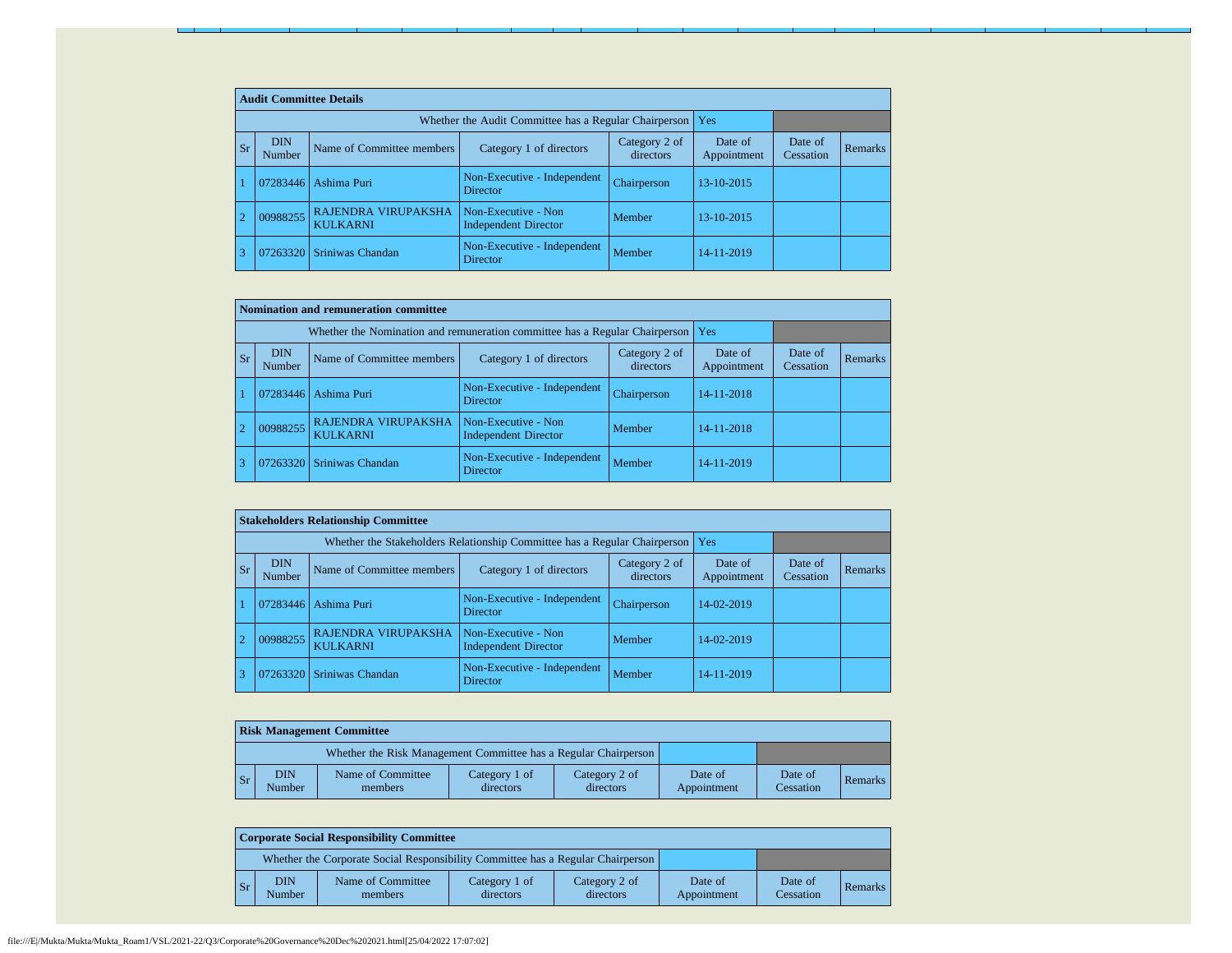## **Other Committee**

Sr DIN Number Name of Committee members Name of other committee Category 1 of directors Category 2 of directors Remarks

|                | <b>Annexure 1</b>                                                   |                                                             |                                                                      |                                       |                                                            |                                                                                      |                                                                        |  |  |  |  |
|----------------|---------------------------------------------------------------------|-------------------------------------------------------------|----------------------------------------------------------------------|---------------------------------------|------------------------------------------------------------|--------------------------------------------------------------------------------------|------------------------------------------------------------------------|--|--|--|--|
|                | <b>Annexure 1</b>                                                   |                                                             |                                                                      |                                       |                                                            |                                                                                      |                                                                        |  |  |  |  |
|                | <b>III.</b> Meeting of Board of Directors                           |                                                             |                                                                      |                                       |                                                            |                                                                                      |                                                                        |  |  |  |  |
|                | Disclosure of notes on meeting of<br>board of directors explanatory |                                                             |                                                                      |                                       |                                                            |                                                                                      |                                                                        |  |  |  |  |
| l Sr           | Date(s) of<br>meeting (if any)<br>in the previous<br>quarter        | Date(s) of<br>meeting (if<br>any) in the<br>current quarter | Maximum gap<br>between any two<br>consecutive (in<br>number of days) | Notes for<br>not<br>providing<br>Date | Whether<br>requirement of<br><b>Ouorum</b> met<br>(Yes/No) | Number of Directors<br>present* (All directors<br>including Independent<br>Director) | No. of<br>Independent<br><b>Directors</b><br>attending the<br>meeting* |  |  |  |  |
|                | 14-08-2021                                                          |                                                             |                                                                      |                                       | Yes                                                        |                                                                                      |                                                                        |  |  |  |  |
| $\overline{2}$ |                                                                     | 13-11-2021                                                  | 90                                                                   |                                       | Yes                                                        |                                                                                      |                                                                        |  |  |  |  |

|                                  |                                                          |                                                                                                          |                                                                      | <b>Annexure 1</b>             |                                       |                                                        |                                                                                            |                                                                           |  |  |  |  |  |
|----------------------------------|----------------------------------------------------------|----------------------------------------------------------------------------------------------------------|----------------------------------------------------------------------|-------------------------------|---------------------------------------|--------------------------------------------------------|--------------------------------------------------------------------------------------------|---------------------------------------------------------------------------|--|--|--|--|--|
| <b>IV. Meeting of Committees</b> |                                                          |                                                                                                          |                                                                      |                               |                                       |                                                        |                                                                                            |                                                                           |  |  |  |  |  |
|                                  | Disclosure of notes on meeting of committees explanatory |                                                                                                          |                                                                      |                               |                                       |                                                        |                                                                                            |                                                                           |  |  |  |  |  |
| <b>Sr</b>                        | Name of<br>Committee                                     | Date(s) of meeting (Enter<br>dates of Previous quarter<br>and Current quarter in<br>chronological order) | Maximum gap<br>between any two<br>consecutive (in<br>number of days) | Name of<br>other<br>committee | Reson<br>for not<br>providing<br>date | Whether<br>requirement<br>of Ouorum<br>met<br>(Yes/No) | Number of<br>Directors present*<br>(All directors<br>including<br>Independent<br>Director) | No. of<br>Independent<br><b>Directors</b><br>attending<br>the<br>meeting* |  |  |  |  |  |
|                                  | Audit<br>Committee                                       | 14-08-2021                                                                                               |                                                                      |                               |                                       | Yes                                                    | 3                                                                                          | $\overline{2}$                                                            |  |  |  |  |  |
| $\overline{2}$                   | Audit<br>Committee                                       | 13-11-2021                                                                                               | 90                                                                   |                               |                                       | Yes                                                    | 3                                                                                          | $\overline{2}$                                                            |  |  |  |  |  |
| 3                                | Nomination<br>and<br>remuneration<br>committee           | 14-08-2021                                                                                               |                                                                      |                               |                                       | Yes                                                    | 3                                                                                          | $\overline{2}$                                                            |  |  |  |  |  |
| $\overline{4}$                   | Nomination<br>and<br>remuneration<br>committee           | 13-11-2021                                                                                               |                                                                      |                               |                                       | Yes                                                    | 3                                                                                          | $\overline{2}$                                                            |  |  |  |  |  |
| 5                                | <b>Stakeholders</b><br>Relationship<br>Committee         | 14-08-2021                                                                                               |                                                                      |                               |                                       | Yes                                                    | 3                                                                                          | $\overline{2}$                                                            |  |  |  |  |  |
| 6                                | <b>Stakeholders</b><br>Relationship<br>Committee         | 13-11-2021                                                                                               |                                                                      |                               |                                       | Yes                                                    | 3                                                                                          | $\overline{2}$                                                            |  |  |  |  |  |

**V. Related Party Transactions**

**Annexure 1**